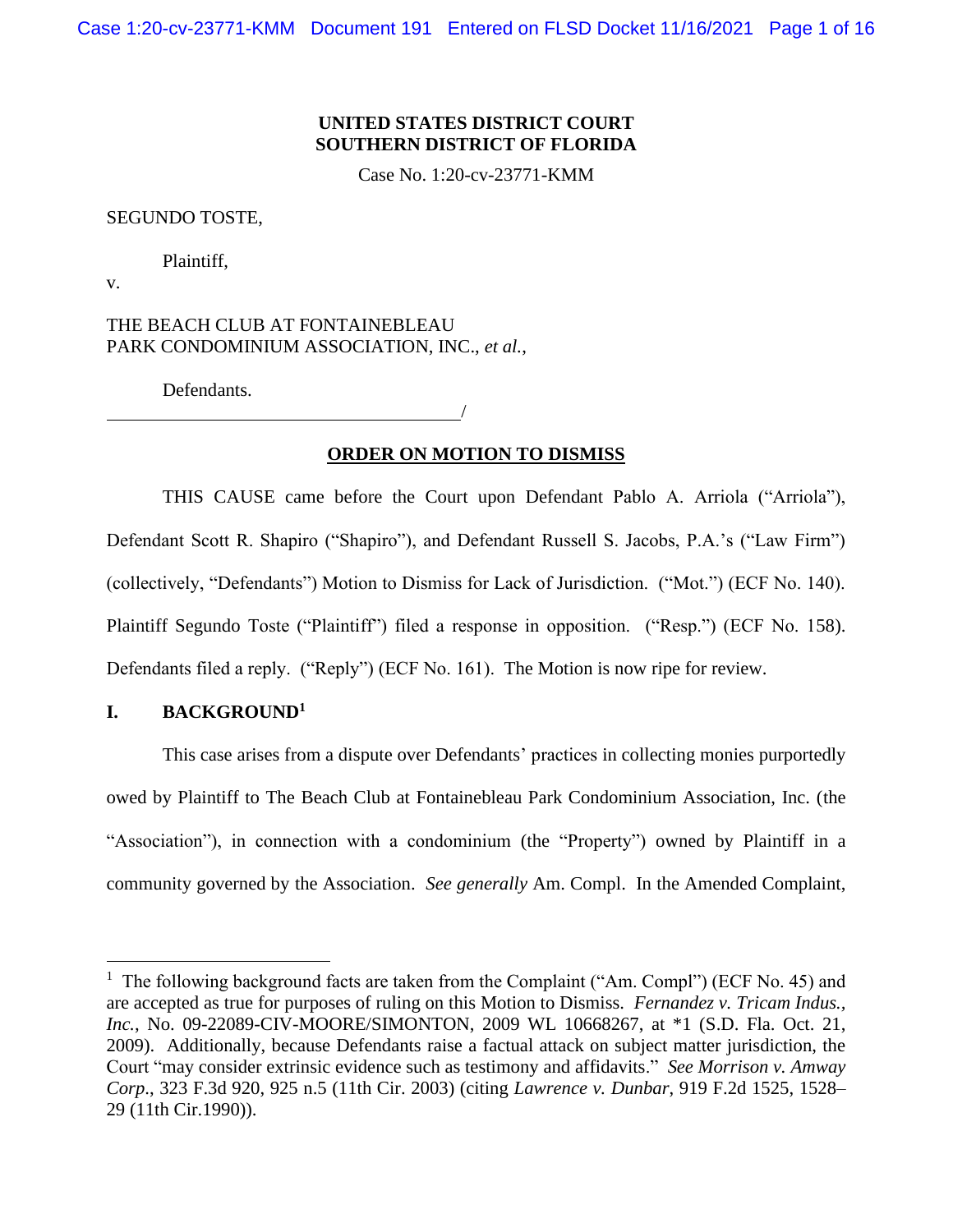Plaintiff alleges that Defendants' actions violated the Federal Debt Collection Practices Act ("FDCPA"). *Id*. ¶¶ 127–168.<sup>2</sup>

In 2017, Plaintiff fell behind on his monthly payments to the Association. *Id*. ¶¶ 41–42. In March of 2018, Plaintiff tendered two checks for an agreed-upon amount to the Association in satisfaction of the balance owed and the Association cashed both checks. *Id*. ¶¶ 43–48. Yet, Plaintiff's balance did not return to zero. *Id*. ¶ 48. In June of 2019, he visited the Association office and the Association indicated that it would email him statements to verify the amount owed, but it never did. *Id*. ¶¶ 50–52. Plaintiff also made similar requests over email and made return trips to the Association office. *Id*. ¶¶ 52–53. In August, he was told that this matter had been sent to the Association's attorneys—Defendant Arriola, Defendant Shapiro, and Defendant Law Firm. *Id*. ¶ 53.

On September 16, 2019, Defendants sent a Notice of Intent Letter that informed Plaintiff of the Association's intent to file a claim of lien against Plaintiff's Property, unless he paid the amounts listed therein. Am. Compl. ¶¶ 54–56; *see also* Notice of Lien ("September Letter") (ECF No. 45- 1). On October 30, 2019, Defendants filed a Claim of Lien in the public records of Miami-Dade County. Am. Compl. ¶ 146; *see also* ("Claim of Lien) (ECF No. 45-7). Then, on November 5, 2019, Defendants sent a Notice of Intent to Foreclose Claim of Lien to Plaintiff, which notified Plaintiff that a Claim of Lien had been recorded against his property and that the Association intended to file a foreclosure action against his Property unless the Claim of Lien was fully satisfied within a certain period of time. Am. Compl. ¶¶ 70–71; *see also* Notice of Intent to Foreclose ("November Letter") (ECF No. 45-2).

 $2$  The Amended Complaint also included a claim of negligent misrepresentation which Plaintiff subsequently voluntarily dismissed. (ECF No. 117).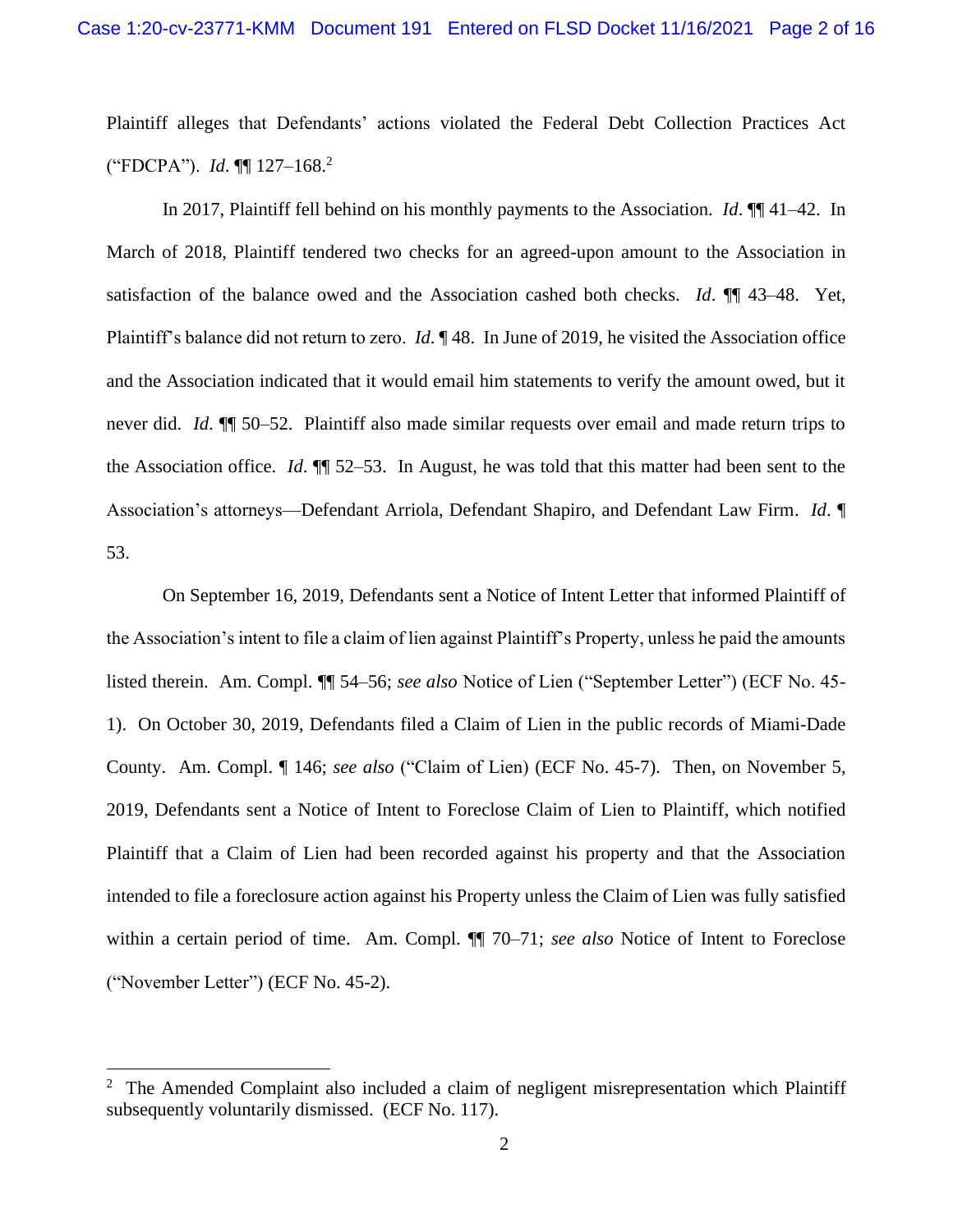On January 7, 2020, the Association terminated its attorney-client relationship with Defendants. *See* Declaration of Russell S. Jacobs ("Russell Decl.") (ECF No. 140-8) ¶ 6.

On September 11, 2020, Plaintiff filed the original Complaint ("Compl.") (ECF No. 1) and thereby initiated the above-captioned litigation. The Complaint detailed how Plaintiff retained an expert witness to review "all financial records available." Compl. ¶ 100. The Complaint also stated, in exhaustive detail, how Defendants' calculations of the amount owed were inaccurate. *Id*. ¶¶ 103–108.

In the Amended Complaint, Plaintiff alleges that the amounts reflected in the September Letter, the Claim of Lien, and the November Letter (collectively, "Defendants' Communications"), were incorrectly assessed and unfair, and that he was misled by those representations and incurred damages as a result. Am. Compl.  $\P$  133, 135, 142, 144, 151, 153. Consequently, Plaintiff alleges that the September Letter, the Claim of Lien, and the November Letter, violate the FDCPA in Counts I, II, and III, respectively. *Id*. ¶¶ 127–153. Additionally, in each count of the Amended Complaint, Plaintiff alleges that Defendants' conduct caused him to suffer emotional distress, anger, fear, confusion, frustration, humiliation, and embarrassment. *Id*. ¶¶ 134, 143, 152. Plaintiff further alleges that as a result of Defendants' Communications, he suffered a "real risk of harm" based on Defendants' threat to foreclose on his Property. *Id*.

During Plaintiff's deposition, when shown the Claim of Lien, he testified: "I have never seen that before." Deposition of Segundo Toste ("Pl.'s Dep.") (ECF No. 140-7) at 51:2–13. Plaintiff also testified at his deposition that he spoke with a woman at the Firm, shortly after the Claim of Lien was filed, and she told him that they were going to put a lien on his Property. *Id*. at 46:2– 48:22.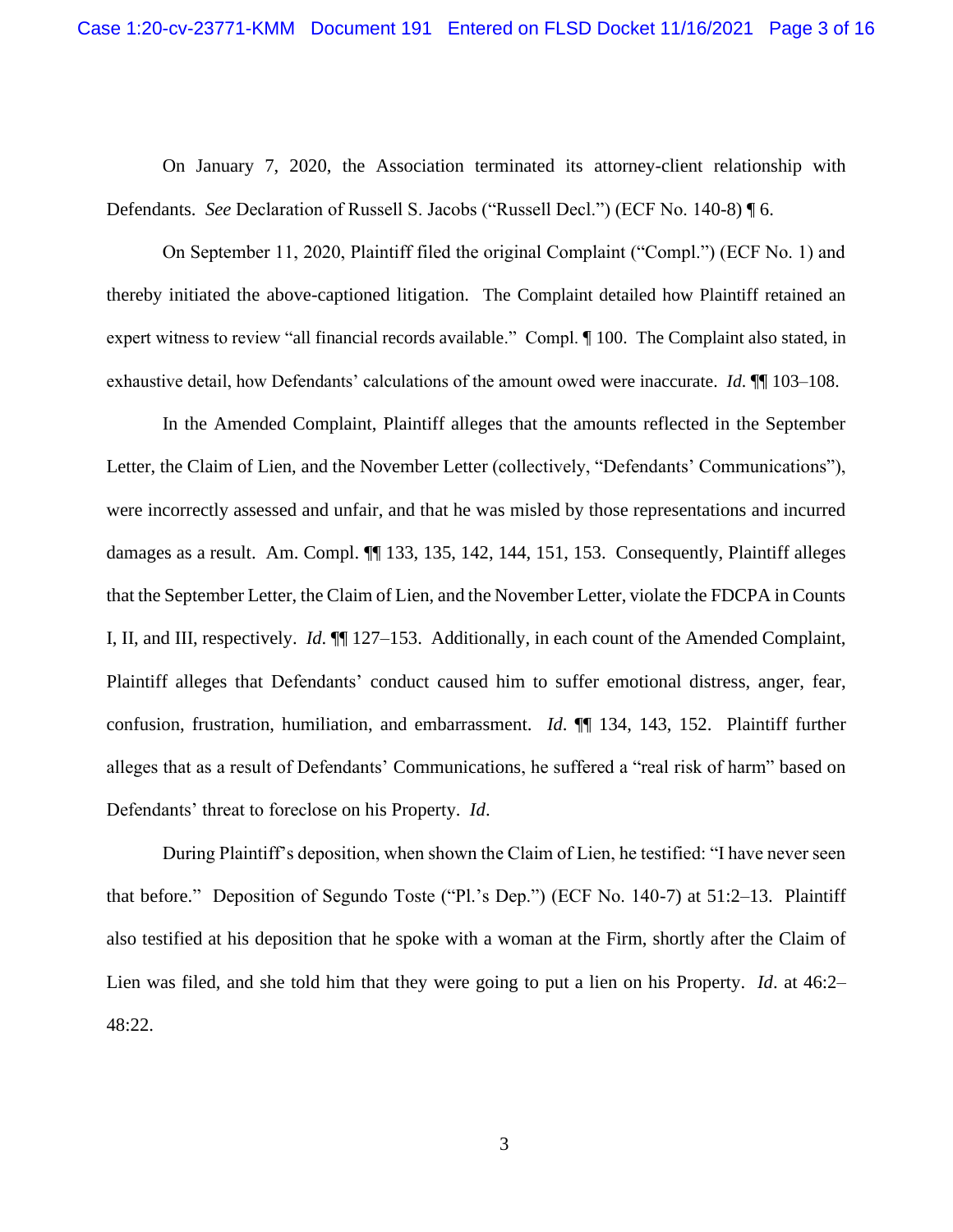Plaintiff has submitted an Affidavit In Support of Plaintiff's Response to Defendants' Motion to Dismiss, ("Pl.'s Aff.") (ECF No. 158-1), in which he explains that while he did not recall seeing the actual Claim of Lien prior to his deposition, he was aware that a Claim of Lien had been recorded against his Property before the lawsuit. Pl.s' Aff. ¶ 14. Plaintiff states that he forwarded all of Defendants' Communications, including the Claim of Lien, to his attorneys for their review prior to filing the Complaint. *Id*. Relatedly, Plaintiff's Affidavit states that that he understood that lien foreclosure proceedings could be brought against him and his Property, based on Defendants' Communications, and that he could lose his home as a result of those proceedings. *Id*. ¶ 17. Additionally, in the affidavit, Plaintiff states that he suffered from emotional distress and mental anguish, which manifested itself in ways including but not limited to confusion, loss of sleep, extreme stress, frustration, anger and anxiety. *Id*. ¶¶ 12, 17.

Now, Defendants move the Court to dismiss Plaintiff's Amended Complaint pursuant to Federal Rule of Civil Procedure  $12(b)(1)$ —on the grounds that Plaintiff does not have standing to sue under the FDCPA. *See generally* Mot.

#### **II. LEGAL STANDARD**

Federal Rule of Civil Procedure 12(b)(1) requires a court to dismiss an action for lack of subject matter jurisdiction. Fed. R. Civ. P. 12(b)(1). A court lacks subject matter jurisdiction over a claim when a plaintiff fails to bear the burden of establishing the "irreducible constitutional minimum" of standing. *See Spokeo Inc. v. Robins*, 578 U.S. 330, 338–39 (2016), as revised (May 24, 2016) (clarifying the contours of constitutional standing); *Duty Free Ams., Inc. v. Estee Lauder Cos.*, 797 F.3d 1248, 1271 (11th Cir. 2015) (The constitutional standing doctrine "implicates [a court's] subject matter jurisdiction, and accordingly must be addressed as a threshold matter");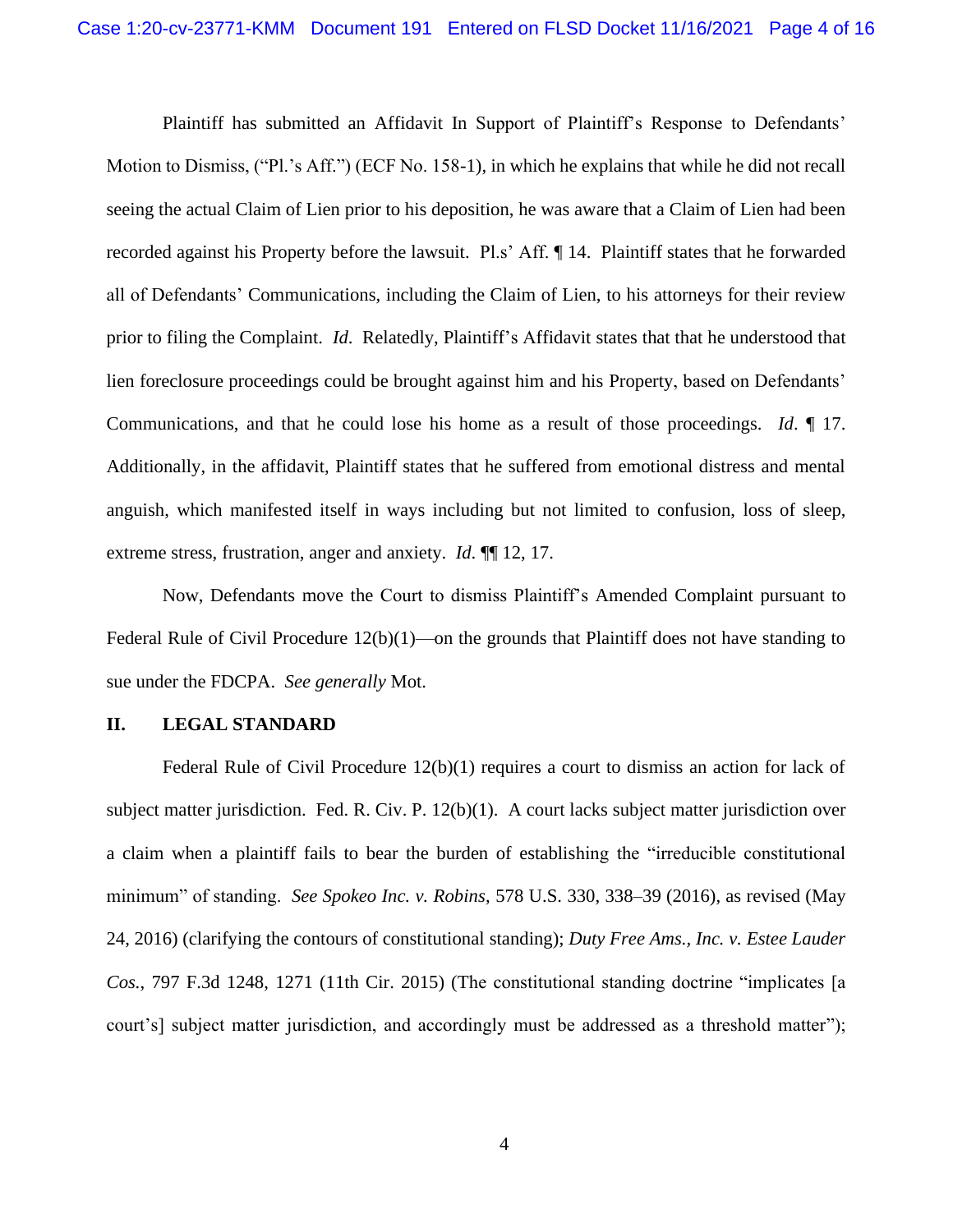*Parker v. Scrap Metal Processors, Inc.*, 386 F.3d 993, 1002–03 (11th Cir. 2004) ("[S]tanding must exist with respect to each claim.").

"Attacks on subject matter jurisdiction under Rule 12(b)(1) come in two forms, 'facial' and 'factual' attacks." *Morrison*, 323 F.3d at 925 n.5 (citing *Dunbar*, 919 F.2d at 1528–29). "Facial attacks challenge subject matter jurisdiction based on the allegations in the complaint, and the district court takes the allegations as true in deciding whether to grant the motion." *Id*. (citing *Dunbar*, 919 F.2d at 1529). "Factual attacks challenge subject matter jurisdiction in fact, irrespective of the pleadings. In resolving a factual attack, the district court may consider extrinsic evidence such as testimony and affidavits." *Id*. (citing *Dunbar*, 919 F.2d at 1529).

## **III. DISCUSSION**

Defendants argue that Plaintiff is without standing because (1) litigation fees and costs cannot serve as the basis for Article III injury, (2) the risk of harm to Plaintiff dissipated before this case was filed, (3) Plaintiff's emotional distress is not a concrete injury, and (4) statutory violations, or informational harm, do not confer standing without a concrete and particularized injury. *See generally* Mot.; *see also* Reply at 7. The Court considers these arguments below.

#### **A. Applicable Law.**

"Article III of the Constitution limits federal courts to adjudicating actual 'cases' and 'controversies.'" *A&M Gerber Chiropractic LLC v. GEICO Gen. Ins. Co.*, 925 F.3d 1205, 1210 (11th Cir. 2019) (citation omitted). "Perhaps the most important of the Article III doctrines grounded in the case-or-controversy requirement is that of standing." *Id*. (quoting *Wooden v. Bd. of Regents of the Univ. Sys. of Ga.*, 247 F.3d 1262, 1273 (11th Cir. 2001)). "Standing cannot be waived or conceded by the parties, and it may be raised (even by the court sua sponte) at any stage of the case." *Id.* (quoting *Bender v. Williamsport Area Sch. Dist.*, 475 U.S. 534, 541 (1986)). "In essence the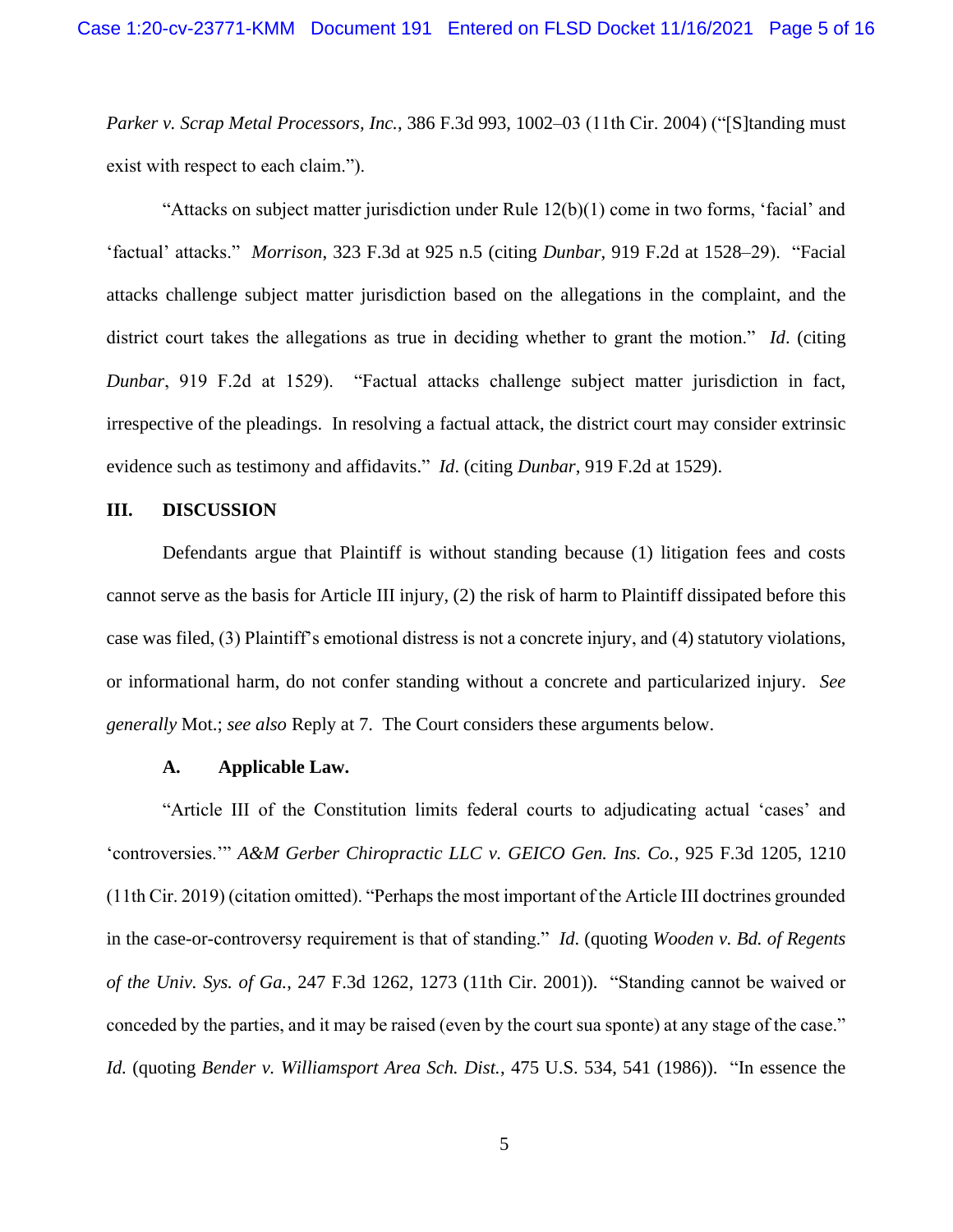question of standing is whether the litigant is entitled to have the court decide the merits of the dispute or of particular issues." *Id*. (citing *Warth v. Seldin*, 422 U.S. 490, 498 (1975)).

"The party who invokes a federal court's authority must show, at an 'irreducible minimum,' that at the time the complaint was filed, he has suffered some actual or threatened injury resulting from the defendant's conduct, that the injury fairly can be traced to the challenged action, and that the injury is likely to be redressed by favorable court disposition." *Id*. (quoting *Atlanta Gas Light Co. v. Aetna Cas. & Sur. Co.*, 68 F.3d 409, 414 (11th Cir. 1995)); *see also Spokeo*, 578 U.S. at 338 ("The plaintiff must have (1) suffered an injury in fact, (2) that is fairly traceable to the challenged conduct of the defendant, and (3) that is likely to be redressed by a favorable judicial decision."). A plaintiff has suffered an injury in fact where he or she has "'suffered an invasion of a legally protected interest that is concrete and particularized and actual or imminent, not conjectural or hypothetical.'" *Preisler v. Eastpoint Recovery Grp., Inc*., No. 20-cv-62268-RAR, 2021 WL 2110794, at \*3 (S.D. Fla. May 25, 2021) (quoting *Spokeo*, 578 U.S. at 339 (quoting *Lujan v. Defenders of Wildlife*, 504 U.S. 555, 560 (1992)) (internal quotation marks reformatted).

#### **B. Litigation Fees and Costs Do Not Confer Article III Standing.**

Defendants point out that Plaintiff claims of attorneys' fees, court costs, and expert witness fees incurred in prosecuting this case are "damages" in his Rule 26 disclosures. Mot. at 11. Defendants argue that the Supreme Court has rejected the notion that a plaintiff can create standing by claiming that the costs associated with suing a defendant confer jurisdiction under Article III. *Id*. at 11–12 (citing *Steel Co. v. Citizens for a Better Environment*, 523 U.S. 83, 107 (1998)). Plaintiff concedes, and the Court agrees, that fees and costs incurred in litigation do not create standing. Resp. at 2. Indeed, the Supreme Court has expressly held that an "interest in attorney's fees is . . . insufficient to create an Article III case or controversy where none exists on the merits of the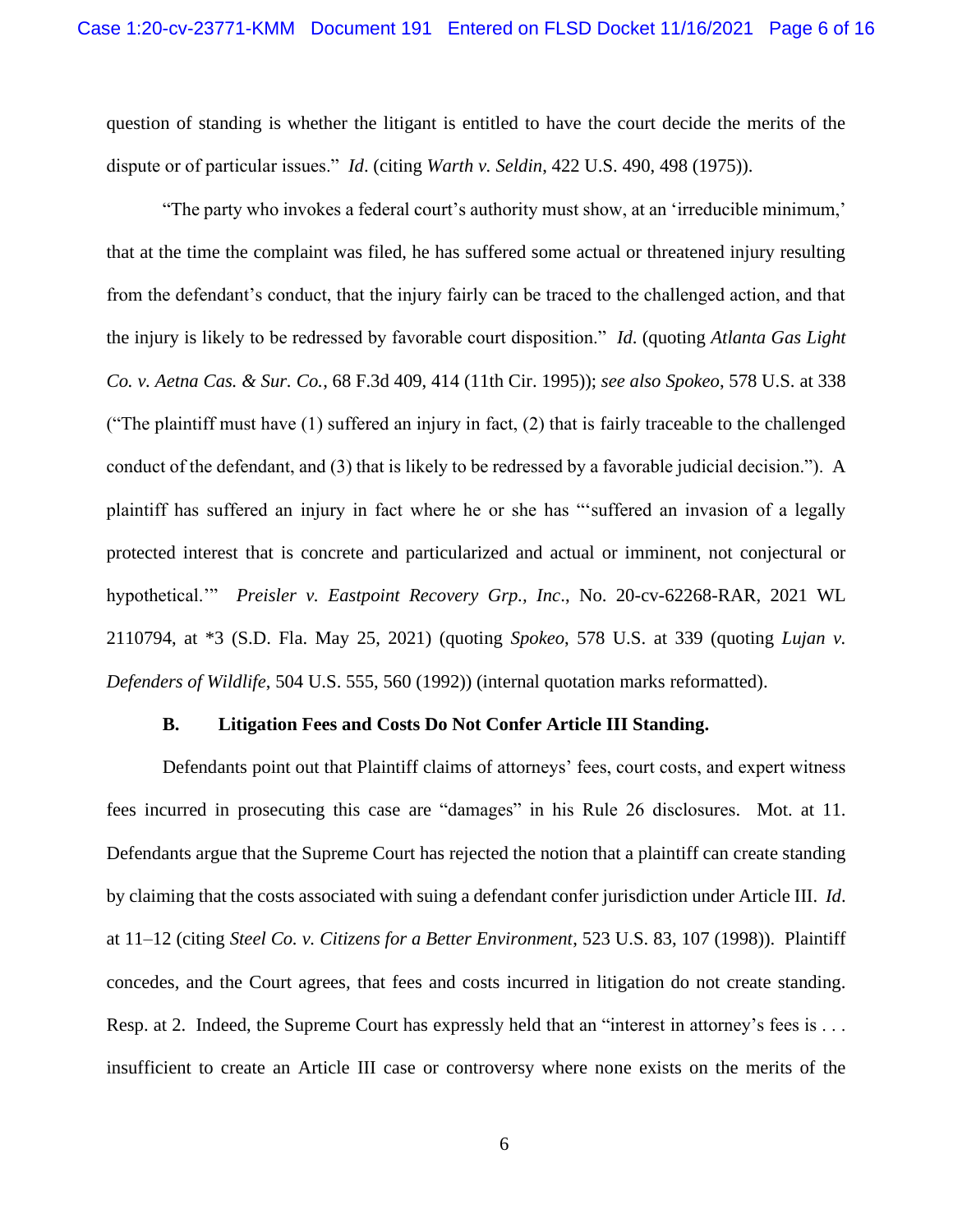underlying claim." *Steel Co.*, 523 U.S. at 107 (quoting *Lewis v. Cont'l Bank Corp*., 494 U.S. 472, 480 (1990) (citation omitted)). Accordingly, the Court finds that litigation fees and costs incurred by Plaintiff in connection with the above-captioned case do not confer Plaintiff standing under Article III.

# **C. The Risk of Future Harm Has Dissipated and, Therefore, Does Not Confer Article III Standing on Plaintiff.**

Defendants contend that any risks posed to Plaintiff, such as the risk of overpayment, never materialized and therefore cannot create standing. Mot. at 12 (citing *TransUnion LLC v. Ramirez*, 141 S. Ct. 2190, 2213 (2021)). First, Defendants argue that Plaintiff was not at risk of overpaying when the Complaint was filed because it explains "perfectly well" why the collection letters were arguably misleading. *Id*. at 15 (citing *Preisler*, 2021 WL 2110794, \*1). On this point, Defendants note that the Eleventh Circuit recently applied the concept of "dissipated risk" to an FDCPA case in *Trichell v. Midland Credit* and found standing lacking where any risk of overpayment due to misleading collection letters dissipated before the filing of the Complaint. *Id*. at 13–14 (citing *Trichell v. Midland Credit*, 964 F.3d 990, 1002–03 (11th Cir. 2020)). Second, Defendants argue that Plaintiff lacks standing because any risk of harm caused by Defendants' letters dissipated by the time the Complaint was filed because the Law Firm was terminated by the Association in January of 2020. *Id*. at 14 (citing *Tsao v. Captiva MVP Rest. Partners, LLC*, 986 F.3d 1332, 1344 (11th Cir. 2021)).

In response, Plaintiff argues that a real risk of harm existed at the time of the Complaint—the risk that lien foreclosure proceedings could commence against him and his Property at any time, based on Defendants' Communications. Resp. at 11. Plaintiff also points out that he called the Law Firm after receiving the November 5, 2019 Notice of Intent to Foreclose Claim of Lien, and was told that if he did not pay or enter an agreement, they would file a lien against his Property. *Id*. at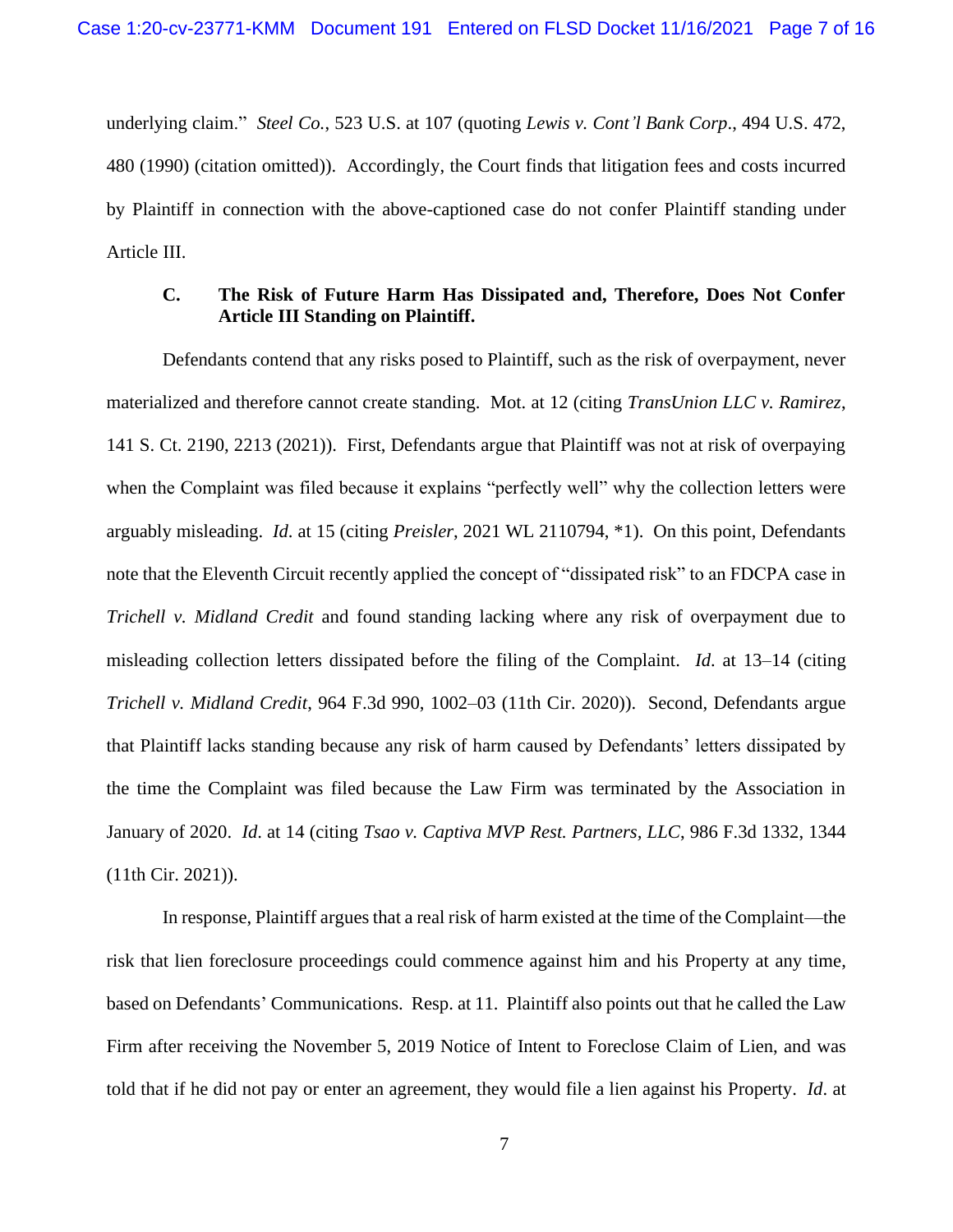12. Plaintiff argues that he could not have been sure when he filed the suit that the amounts were erroneous or that Defendants would not be able to collect them because his experts were only able to provide a preliminary analysis. *Id*. at 13. Thus, Plaintiff contends that this case is distinguishable from the cases relied upon by Defendants. *Id*. at 15. Plaintiff also argues that Defendants termination by the Association did not cause any harm to dissipate because the risk that new counsel could pick up where Defendants left off and commence foreclosure proceedings remained. *Id*. at 17. Relatedly, Plaintiff contends that injuries arising from emotional distress have not dissipated. *Id.* 

In reply, Defendants argue that the risk of foreclosure is insufficient under the Supreme Court's decision in *TransUnion*. Reply at 6 (citing *TransUnion*, 141 S. Ct. at 2210–11 ("[I]n a suit for damages, the mere risk of future harm, standing alone, cannot qualify as a concrete harm—at least unless the exposure to the risk of future harm itself causes a separate concrete harm.").<sup>3</sup>

The Supreme Court has held that in a suit for damages, "the mere risk of future harm, standing alone, cannot qualify as a concrete harm—at least unless the exposure to the risk of future harm itself causes a separate concrete harm." *TransUnion*, 141 S. Ct. at 2211. In *Trichell*, the Eleventh Circuit held that risk had dissipated for the plaintiffs before the filing of their complaints because "the complaints explain[ed] perfectly well why the collection letters were arguably

 $3$  Defendants argue that it is not credible for Plaintiff to claim that he was injured by information contained in the Claim of Lien because he testified that he had never seen the Claim of Lien and was not aware of its existence until defense counsel placed the document before him at the deposition. Reply at 7. In response, Plaintiff points out that although he testified at his deposition that he had never seen the Claim of Lien, he forwarded it to his attorneys and was aware that a Claim of Lien had been recorded against his Property. *Id*. at 12 (citing Pl.'s Aff. ¶ 14). Plaintiff also understood at the time his lawsuit was filed that a lien foreclosure proceeding could be brought at any time. *Id*. (citing Pl.'s Aff. ¶ 17). The Court need not reach whether Plaintiff was injured by information in the Claim of Lien because, for the reasons stated herein, Plaintiff suffered no Article III injury.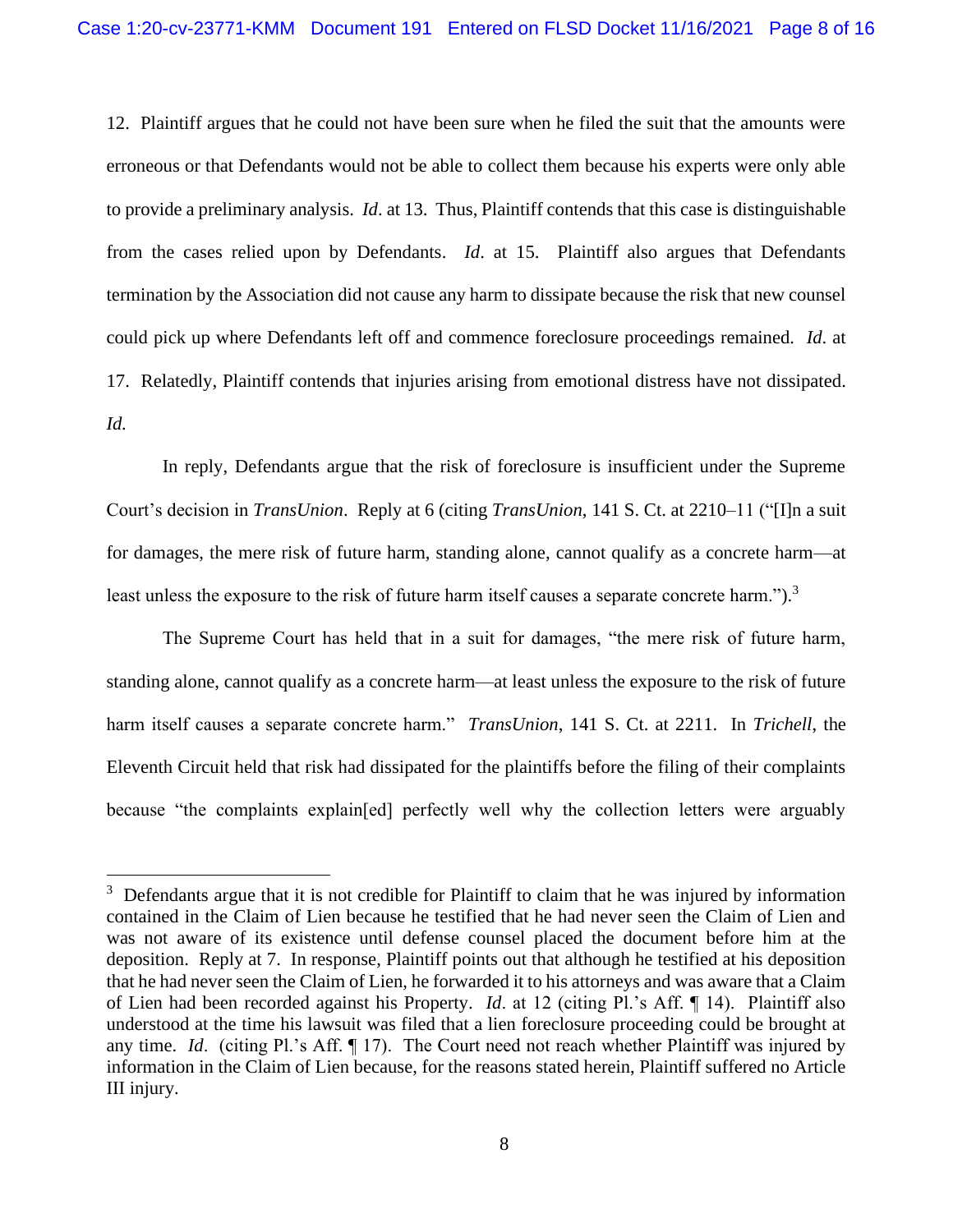misleading. The complaints thus did not, and could not, make any allegation that [the plaintiffs were] at risk of being misled in the future." 964 F.3d at 1002–03. The *Trichell* court found that standing did not exist based on the risk of being misled because "any past risk had dissipated before they filed the complaints, and courts must assess Article III standing as of when a complaint is filed." *Id*. at 1003; *see also Preisler*, 2021 WL 2110794, at \*5 ("In other words, if the Letter was misleading, Preisler knew that before he filed the Complaint—at which point any risk of harm associated with the language in the Letter had already dissipated."). The *Trichell* Court found standing lacking because the complaint "explain[ed] perfectly well why the [Defendants' calculations] were arguably misleading." *Id*. at 1002–03.

Here, too, the Complaint ("Compl.") (ECF No. 1) details how prior to filing the case, Plaintiff retained an expert witness who reviewed "all financial records available." Compl. ¶ 100. The Complaint also states, in exhaustive detail, how Defendants' calculations of the amount owed are inaccurate. *Id*. ¶¶ 103–108. Thus, as in *Trichell*, the Complaint "explain[ed] perfectly well why [Defendants' calculations] were arguably misleading." 964 F.3d at 1002–03. Therefore, any harm arising from the risk of being misled had dissipated before the filing of the Complaint and Plaintiff, therefore, cannot show Article III standing based on the risk of being misled. To the extent that Plaintiff argues that the Court should distinguish *Trichell* because Defendants have not stipulated that their calculations were incorrect, the Court finds this unconvincing in light of the standard established in *Trichell*, which probes whether a plaintiff was aware that collection materials were "*arguably* misleading." 964 F.3d at 1002–03 (emphasis added). *Trichell* is binding precedent on this Court and renders Plaintiff's claim of standing based on the risk of being misled meritless.

Additionally, the Court agrees with Defendants that their termination by the Association—before this case commenced—has a significant bearing on Plaintiff's standing to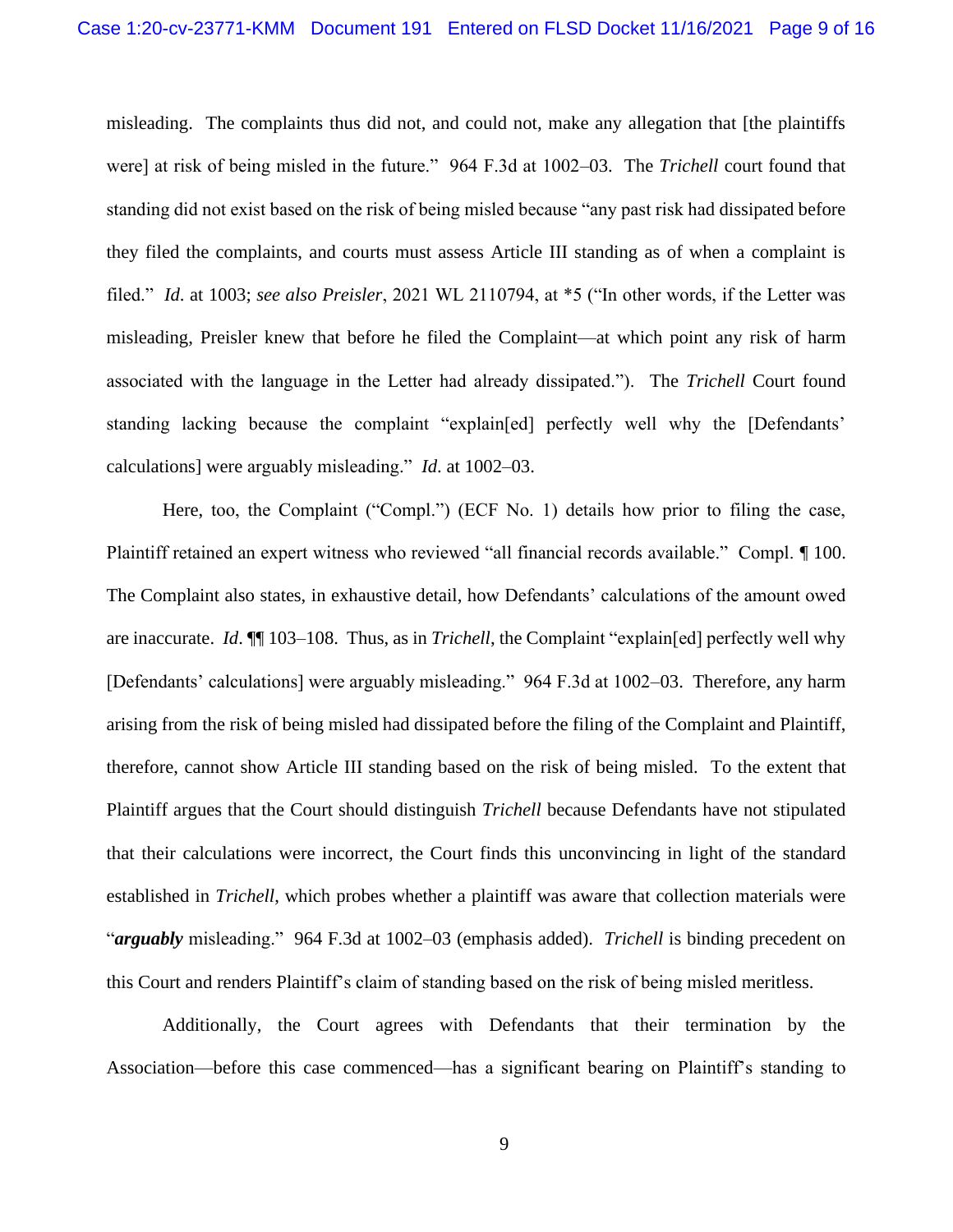pursue claims against Defendants. In *Trichell*, the Eleventh Circuit made clear that the plaintiffs were without standing where "any past risk had dissipated before they filed the complaints, and courts must assess Article III standing as of when a complaint is filed." *Id.* at 1003; *see also Nicklaw v. CitiMortgage, Inc*., 855 F.3d 1265, 1267 (11th Cir. 2017) ("[N]o decision of the Supreme Court that holds—or even hints—that a plaintiff has standing to sue because he faced a risk of harm that never materialized and has since disappeared.").

In this case, insofar as Plaintiff contends that he is still at risk of having his Property foreclosed on, Defendants will necessarily have no role in that process because they were terminated by the Association before the filing of the Complaint. Therefore, the Court finds that the risk of Defendants facilitating a foreclosure on Plaintiff's Property dissipated upon their termination by the Association and, therefore, the risk of foreclosure does not confer standing on Plaintiff.<sup>4</sup>

 However, setting aside the risk of foreclosure *in the future*, the Court still must analyze whether Defendants' assembly of misleading information, *in the past*, is sufficient to create standing in this case, such as by generating emotional distress, confusion, or informational harm. The Court considers these other potential bases for Article III injury below.

### **D. Emotional Distress, Alone, Is Not a Concrete Injury That Confers Standing on Plaintiff to Pursue Claims under the FDCPA.**

Defendants argue that the emotional injuries included in each claim do not bear a close relationship with a harm that has "traditionally been regarded as providing a basis for a lawsuit in English or American courts." Mot. at 18 (quoting *Trichell*, 964 F.3d at 997 (citing *Spokeo, Inc. v. Robins*, 578 U.S. at 341)). Defendants contend that Plaintiff's testimony establishes that he never

<sup>&</sup>lt;sup>4</sup> The Association and Plaintiff reached a settlement, and this case has been dismissed with prejudice as to the Association. (ECF Nos. 82, 86). Thus, to the extent any risk that the Association might foreclose on Plaintiff's Property remains, it is of no import to the Court's instant inquiry under Article III.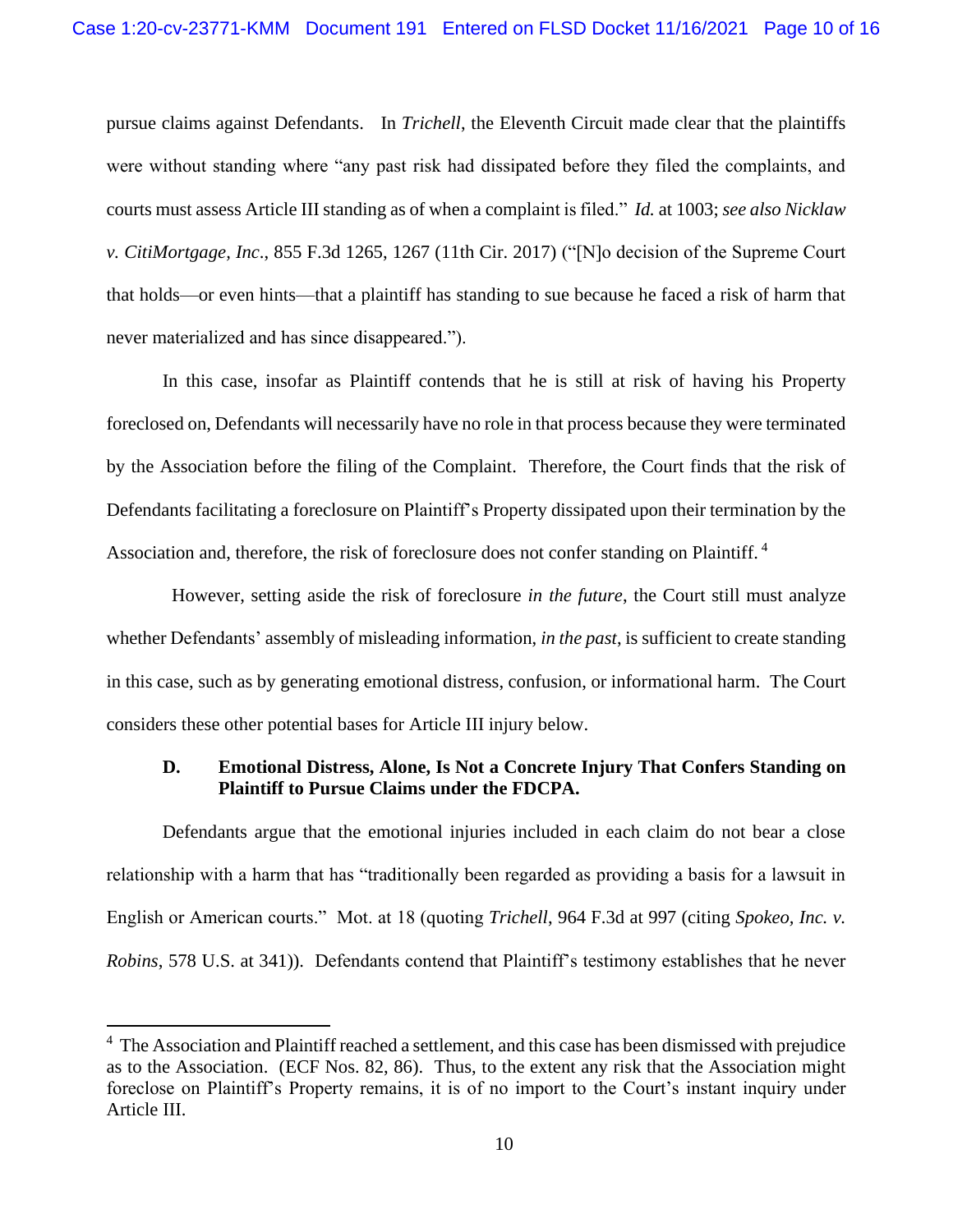took detrimental action based on his purported emotional injuries. *Id*. at 18. Defendants argue that this case is similar to *Cooper v. Atlantic Credit & Finance Inc.*, where the Eleventh Circuit found that a plaintiff did not have standing based on confusion caused by a collection letter. *Id*. (citing *Cooper v. Atlantic Credit & Finance Inc.*, 822 Fed. Appx. 951, 955 (11th Cir. 2020)).

In response, Plaintiff argues that Defendants' reliance on *Trichell* is misplaced because here, unlike in *Trichell*, Plaintiff alleges that he was harmed by his reliance on Defendants' Communications and suffered damages in the form of emotional distress—particularly in the form of confusion. Resp. at 5–6. Plaintiff notes that a court in this district has held that emotional distress can be sufficiently concrete to establish Article III standing under the FDCPA, even post *Trichell*. *Id*. at 6–7 (citing *Rivera v. Dove Inv. Corp*., Case No. 19-cv-20934, 2020 WL 6266054 at \*3 (S.D. Fla. Oct. 23, 2020)). Relatedly, Plaintiff contends that Article III injury exists when damages are available under the FDCPA, such as for emotional distress. *Id*. at 6, 8 (quoting *Minnifield v. Johnson & Freedman, LLC*, 448 F. App'x 914, 916 (11th Cir. 2011)). In Plaintiff's Affidavit, which is attached to his Response, he attests that he suffered emotional distress including: confusion, loss of sleep, extreme stress, frustration, anger, agitation, and anxiety. Pl's. Aff. at  $\P$  12, 17.

In *Cooper v. Atl. Credit & Fin. Inc*, which arose from claims asserted under the FDCPA, the Eleventh Circuit stated that confusion would only satisfy Article III if it resulted in a plaintiff failing to dispute a debt, or some other negative consequence. 822 F. App'x 951, 955 (11th Cir. 2020) ("Cooper does not allege that her confusion about her statutory rights resulted in her not disputing the debt, that her confusion would have resulted in her utilizing one of the payment options in the second letter despite the debt being invalid, that her confusion would have resurrected any previously invalid debt, or that the confusion would have resulted in any other negative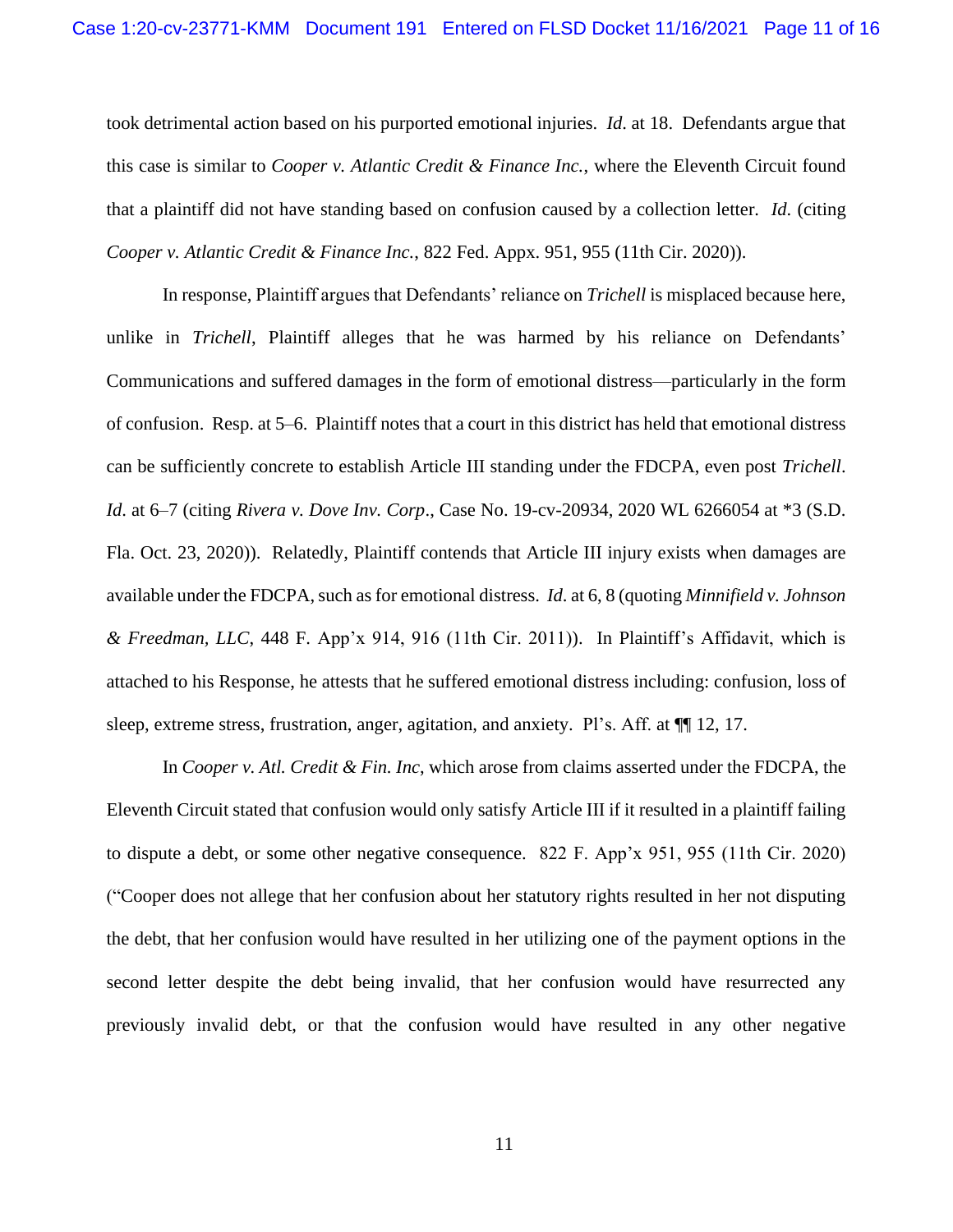consequences."). In other words, a violation of the FDCPA that causes only confusion, but no other concrete injury, does not confer Article III standing. *Id*.

Courts in the Southern District of Florida have been split on the application of *Trichell* and *Cooper* to emotional harms arising from alleged violations of the FDCPA. In *Preisler*, the Honorable Rodolfo A. Ruiz applied *Trichell* and *Cooper* to a plaintiff's claim that Article III injury existed based on confusion arising from communications that allegedly violated the FDCPA. 2021 WL 2110794, at \*5 (citing *Trichell*, 964 F.3d at 1004). Judge Ruiz found that the plaintiff's "receipt of the allegedly misleading Letter without a claim of concrete 'downstream consequences' from said receipt is simply insufficient to confer standing[.]" *Id.* at \*5 (citing *Trichell*, 964 F.3d at 1004). Relatedly, Judge Ruiz found held that the plaintiff could not "rely solely on his feelings of distress, confusion, or anxiety to fabricate concrete injury [because] [s]uch conjectural harms 'cannot satisfy Article III.'" *Id*. (citing *Trichell*, 964 F.3d at 1004; *Cooper*, 822 F. App'x at 954 (holding that confusion over a collection letter, without more, is "insufficient to confer standing")).

However, in *Rivera v. Dove Inv. Corp*., the Honorable Jose E. Martinez held that emotional distress damages are sufficiently concrete to establish Article III standing under the FDCPA. No. 19-20934-CIV, 2020 WL 6266054, at \*3 (S.D. Fla. Oct. 23, 2020). In doing so, Judge Martinez based his decision on "the Eleventh Circuit's determination that '[a]ctual damages under the FDCPA include damages for emotional distress.'" *Id*. (citing *Minnifield*, 448 F. App'x at 916; *see also* 15 U.S.C. § 1692k(a)(1) (stating that plaintiffs may recover "any actual damage sustained" as a result of an FDCPA violation)).

The Court finds *Preisler* to be the more persuasive application of *Trichell* and *Cooper* as to standing in FDCPA cases involving emotional harm. There is an important distinction to be made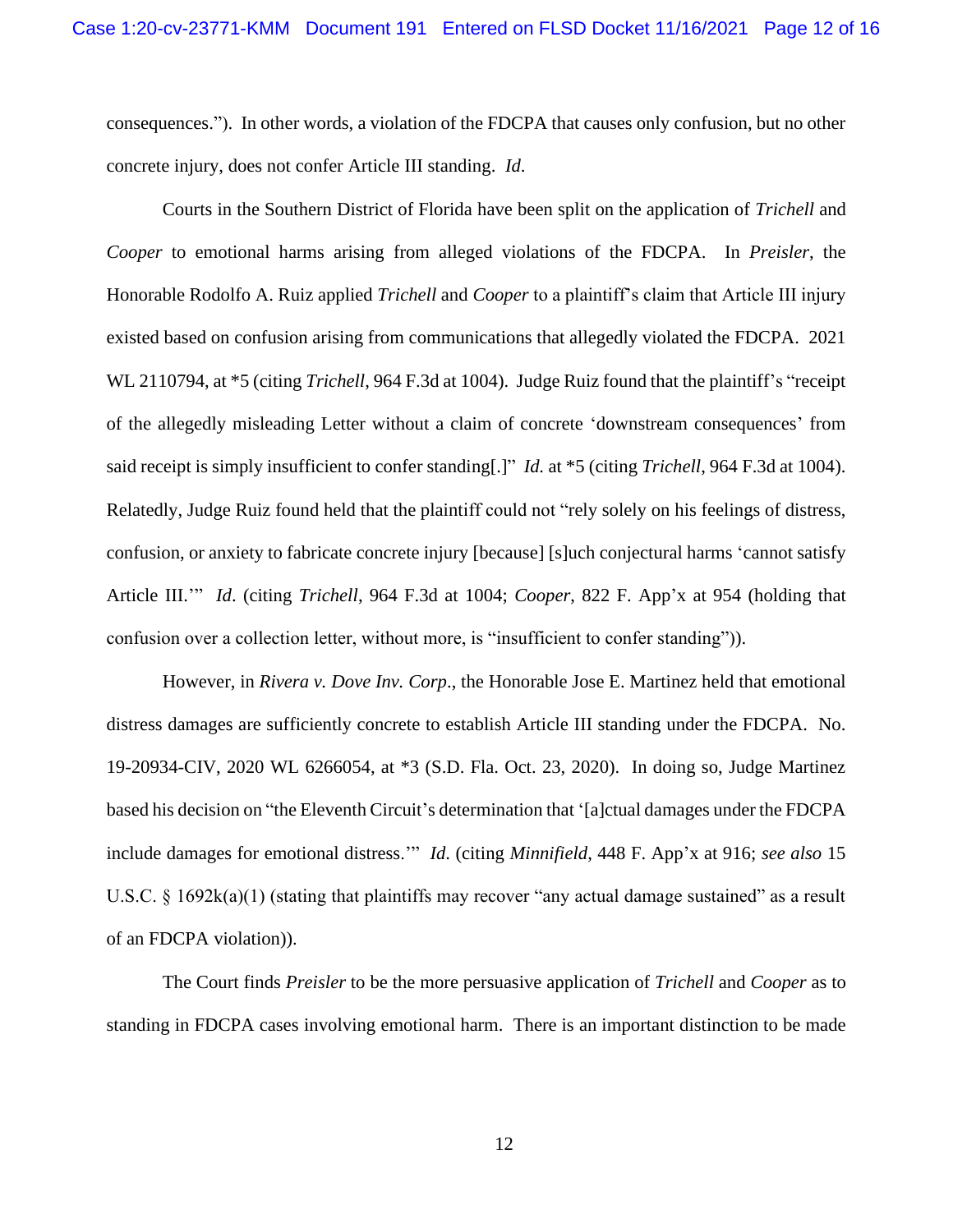between statutory damages and Article III injury, which was illuminated by the Eleventh Circuit in

#### *Trichell*:

[T]he Supreme Court has insisted time and again, "Congress' role in identifying and elevating intangible harms does not mean that a plaintiff automatically satisfies the injury-in-fact requirement whenever a statute grants a person a statutory right and purports to authorize that person to sue to vindicate that right." *Spokeo*, 136 S. Ct. at 1549 (additional citations omitted). On the contrary, the existence of a "cause of action does not affect the Article III standing analysis." *Thole v. U.S. Bank N.A.*, 140 S. Ct. 1615, 1620 (2020). "Article III standing requires a concrete injury even in the context of a statutory violation," *Spokeo*, 136 S. Ct. at 1549, and Article III courts while exercising jurisdiction to determine their own jurisdiction—must ultimately decide what injuries qualify as concrete. Congress's judgment may inform that assessment but cannot control it.

. . .

[W]hile a recipient may take offense that a private party has violated the FDCPA, that is akin to taking offense that the government has violated other statutes—an injury that is canonically abstract as opposed to concrete. *See*, *e.g*., *Lujan*, 504 U.S. at 575–76; *Allen v. Wrigh*t, 468 U.S. 737 (1984).

The FDCPA's private cause of action reinforces this analysis. It provides that a person may recover "any actual damage sustained by such person as a result of" an FDCPA violation and "such additional damages as the court may allow." 15 U.S.C. § 1692k(a). *This formulation suggests that Congress viewed statutory damages not as an independent font of standing for plaintiffs without traditional injuries, but as an "additional" remedy for plaintiffs suffering "actual damage" caused by a statutory violation***.**

964 F.3d at 1000 (internal citations reformatted) (emphasis added). Accordingly, the existence of

standing under Article III does not emerge simply because damages are available under the FDCPA.

*Id.* Rather, the Court's inquiry should be directed to whether Plaintiff suffered a concrete and particularized injury that satisfies the requirements of Article III. *Id*. For this reason, the Court respectfully disagrees with the reasoning in *Rivera*—which looked to categories of damages under the FDCPA to assess Article III standing. 2020 WL 6266054, at \*3.

Here, Plaintiff has not identified a negative consequence that resulted from confusion caused by Defendants' Communications. *See generally* Resp. The closest he comes to doing so is his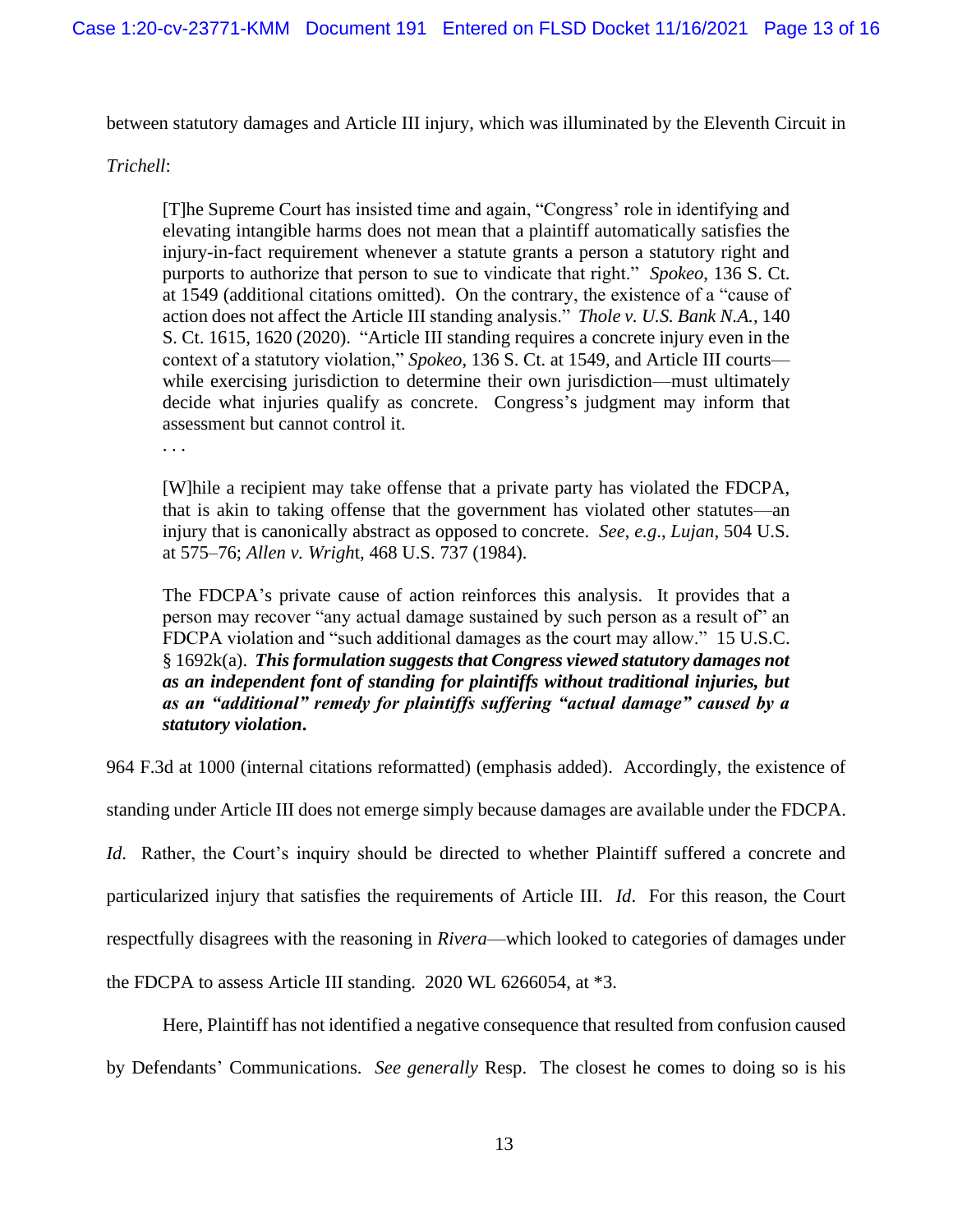assertion that he wasted time as a result of his confusion. Resp. at 10 (citing Aff. ¶ 17). The Eleventh Circuit's decision in *Cooper* is clear that confusion alone, without negative downstream consequences, is insufficient to establish Article III injury in cases arising under the FDCPA. 822 F. App'x at 955. Wasted time is not the sort of concrete down-stream consequence that the *Cooper* Court proposed could create standing. *Id.* Thus, as in *Preisler*, the Court finds that Plaintiff's receipt of misleading communications "without a claim of concrete 'downstream consequences' from said receipt is simply insufficient to confer standing." 2021 WL 2110794, at \*5 (S.D. Fla. May 25, 2021) (citing *Trichell*, 964 F.3d at 1004).<sup>5</sup>

# **E. Informational Harm, without Related Adverse Effects, Does Not Satisfy Article III.**

Plaintiff points out that this Court has held, in the past, that a plaintiff suffered a concrete injury under the FDCPA where "[a] mischaracterization of [the plaintiff's] debt constitutes an injurious withholding of information that the FDCPA requires the debt collector to disclose to Plaintiff, and an invasion of Plaintiff's right to such information." Resp. at 18 (citing *Hill v. Resurgent Capital Serv., L.P*., 461 F. Supp. 3d 1232, 1237–38 (S.D. Fla. 2020)). Plaintiff contends that *Hill* was not overruled by *Trichell* and remains good law. *Id*. Defendants contend that the Eleventh Circuit explicitly rejected a similar informational injury theory in *Trichell*, and the Court should do so here. Reply at 7 (citing *Trichell*, 964 F.3d at 1004).

In *Trichell*, the Eleventh Circuit stated:

<sup>&</sup>lt;sup>5</sup> Defendants argue that Plaintiff should not be able to assert emotional injuries now because his Rule 26 disclosures do not contain any indication that he would be seeking "emotional distress damages." Reply at 2–4. This argument, too, confuses the concepts of damages under the FDCPA and Article III injury, and is without merit. Defendants have not cited to any authority for the proposition that Plaintiff must disclose all bases for jurisdiction under Rule 26. Plaintiff's failure to raise any argument as to emotional distress injury until now is, naturally, due to Defendants' inexplicably late objection to subject matter jurisdiction in this case—which occurred long after the discovery deadline closed.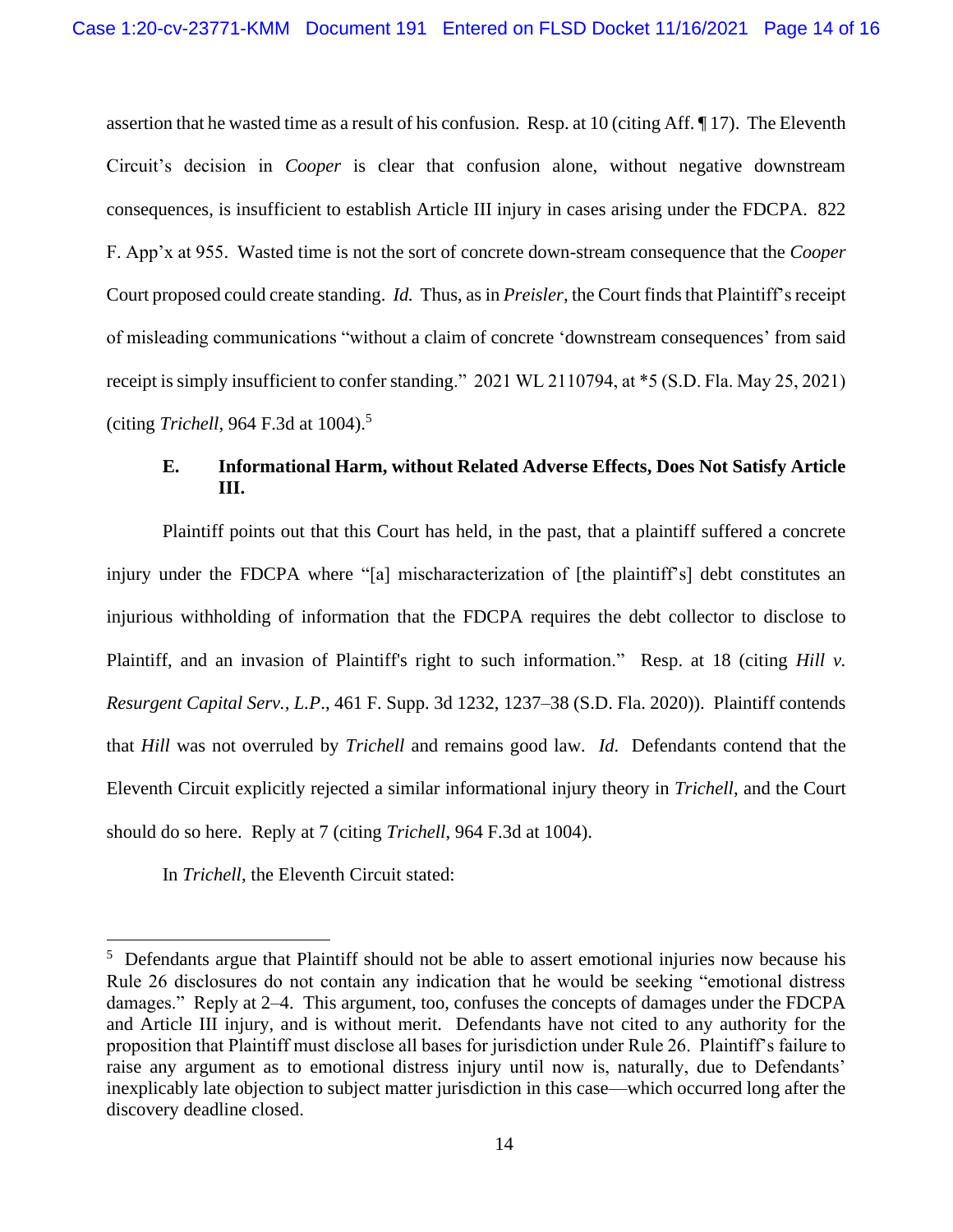Trichell and Cooper have identified no comparable downstream consequences from their receipt of allegedly misleading communications that failed to mislead. Absent any such concrete impact, they can complain only about *receiving* information that had no impact on them. As several other courts have recognized, *an asserted informational injury that causes no adverse effects cannot satisfy Article III.*

964 F.3d at 1004 (citing *Frank v. Autovest, LLC*, 961 F.3d 1185, 1188 (D.C. Cir. 2020); *Casillas v. Madison Ave. Assocs.*, Inc., 926 F.3d 329, 338 (7th Cir. 2019); *Huff v. TeleCheck Servs*., *Inc*., 923 F.3d 458, 467 (6th Cir. 2019); *Dreher v. Experian Info. Sols., Inc*., 856 F.3d 337, 346–47 (4th Cir. 2017)) (emphasis added).

At the time *Hill* was decided, this Court did not have the benefit of the Eleventh Circuit's opinion in *Trichell*. 461 F. Supp. 3d at 1237–38. However, it is now clear that "informational injury that causes no adverse effects cannot satisfy Article III." *Trichell*, 964 F.3d at 1004. In fact, in a different case involving the same plaintiff and defendant as *Hill* that was decided after *Trichell*, the Honorable Federico A. Moreno dismissed the plaintiff's complaint for lack of subject matter jurisdiction because "the Eleventh Circuit does not recognize an 'anything-hurts-so-long-as-Congress-says-it-hurts theory of Article III injury[.]" *Hill v. Resurgent Cap. Servs., L.P*., No. 20- 20563-CIV, 2020 WL 4429254, at \*4 (S.D. Fla. July 31, 2020). In doing so, Judge Moreno remarked that "the FDCPA is a shield to protect debtors from unethical and illegal debt collectors; it is not a sword to be wielded to force defendants to pay plaintiffs who have not suffered." *Id*. (quoting *Daniels v. Aldridge Pite Haan, LLP*, No. 5:20-cv-00089-TES, 2020 WL 3866649, at \*4 (M.D. Ga. July 8, 2020); *see also Preisler*, 2021 WL 2110794, at \*3 ("[A] plaintiff cannot establish standing merely by alleging 'a bare procedural violation, divorced from any concrete harm,' and allegations of FDCPA violations, without more, are insufficient to establish standing." (citing *Hill*, 2020 WL 4429254, at \*4) (internal citation omitted)). Accordingly, the Court finds Plaintiff's